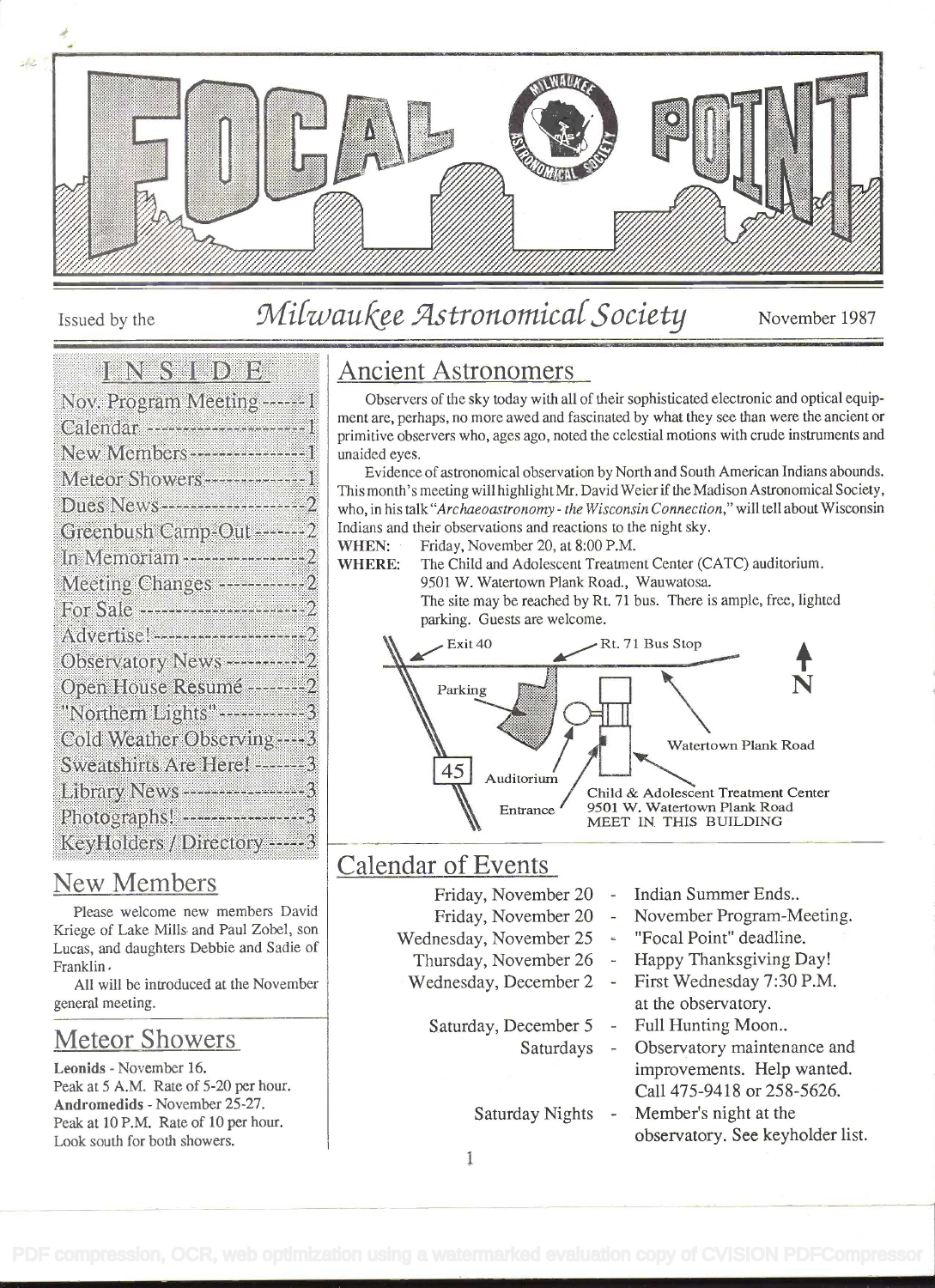#### Dues News

TIME IS SHORT!! If you have not yet paid your 1987-'88 dues please do so soon! Treasurer Jim Toeller must submit our membership list to "Sky & Telescope" magazine so that all paid up members will receive their copies without interruption.

Make your check payable to the  $\mathcal{M}il$ waukee Astronomical Society and send it to:

> Jim Toeller 407 W. Mall Road Milwaukee, Wisconsin 53217 (352-7144)

#### In Memoriam

The Milwaukee Astronomical Society offers its sympathies to the family of James Biwerski. James, who was an MAS member since 1985, passed away October 30.

# Meeting Changes

Future board meetings will take place on the second Monday of the month. The time will remain at 7: 30 P.M. at a site agreed upon by the board members.

# For Sale

Edmund Astroscan reflector telescope. Gourd-shaped, very portable. Includes strap, stand, and eyepiece. Valued at \$300, asking \$175 or offer. Please call Steve Chavez at 289-9080. Leave message and phone number.

## Advertise!

MAS members may advertise in the "Focal Point" if an astronomical item is for sale or needed. There is no charge. Send your article(s) or  $ad(s)$  to: LeRoy Simandl 4201 W. Highland Blvd. Milwaukee, Wisconsin 53208 (933-3052)

## Onen House Resumé

Things could have been better if we had a planetarium. With but one or two good nights, the public turnout was small, averaging about 150 persons per night to enjoy our hospitality.

Thanks to the visitors who came out, and to the members who served them.

# Greenbush Fall Camp-out Event by Dick Wiesen

Dates: October 23 - 25, 1987 Location: LAT 43.75<sup>°</sup> LONG 88.108<sup>°</sup> (60 miles North of city)

All member of the MAS that planned to attend were told to bring plenty of dry hardwood for the camp fire and they complied. I was the first to arrive at the campsite at 15:30 CDT on Friday. The temperature was 35 degrees F and it was cloudy. I built a camp fire and pitched my one person tent, and assembled the White Whale. I then covered the scope with a huge plastic bag and anchored the bag in place with shock cords.

John Asztalos got there about 17:00 CDT. As usual, he brought his collection of stereo tapes which provides background "astronomy music" for our camp-out observing sessions. A new member, Hank Bell, and his son were the next to arrive. Paul Borchardt, his daughter Jessica, and Ed Nelson arrived in the next car. At about 19:00 CDT, Judy and Steve Pope and their children Tom and Annie pulled in. Ray Wendt arrived at 22:00 CDT.

We spent the evening and early morning warmed by heated discussions, the hot camp fire, and Yukon Jack. About 03:00 CDT, a wet heavy snow with huge flakes began to fall, and the last of the talkers retired to their sleeping bags. By  $07:00$  CDT,  $2$ " of snow had fallen, but it was tapering off. So ended the night of October 23 - 24. Lots of talk but no action. The weather forecast for the night of October 24 - 25 was very promising for clear skies.

On Saturday, we were joined by Bob Gibson, Peter Smitka, Nolan Zadra, Lee Keith, Mike Wolkomir and his son Dan. During the day all the snow melted and the tents dried. It began to clear about 17:00 CDT. Attendance: 18 hardy souls.

At 18:30 CDT it clouded over again. We hoped the clouds would clear by 19:30 CDT so that we could capture Comet Levy, but they didn't. Levy would have been easy to locate since it was passing within a degree of Beta Caput Serpens.

The clouds cleared out by 20:15 CDT and the first thing we caught was Comet Bradfield. It was about 10 degrees above the horizon near M-10 in Ophiuchus and an easy object for 7x50 binoculars. The dust tail was about 2 degrees long and the ion tail was about 1/4th as long. Coma was fairly concentrated. Even Halley did not look as good from this latitude.

Spent the early evening with Jupiter and the old familiar sights. The Crab nebula was especially nice. The North American nebula was a naked eye object. The Helix and Dumbbell were really enhanced with the O-3 filter.

About 23:00 CDT, we detected a glow on the northern horizon and it was growing stronger. Sure enough we were to have a "light show." Not much color, but lots of multiple spikes of light, like search lights pointing to the zenith. The show gradually subsided, but Paul Borchardt got some photos of it. I don't remember what film he was using.

By 01 :00, the temperature had fallen to the mid-twenties F. and frost was shutting down most of the scopes. Pete Smitka's 17.5" has a heated secondary, so we used his scope to bag the Horsehead at about 03:00 CST without a filter. Only used the one eyepiece, the 12mm Nagler. The Beta line filter was held between the eyepiece and the eye because we did not have a 2" Beta. Not a fair test, but it did not help when used in that fashion. I will see if the filter helps from the observatory the next chance I get, since the Horsehead is usually invisible from there due to light pollution.

Hope to see you at the next Astro-camp-out.

## Observatory News

Work on winterizing the buildings is continuing. A painting party will meet at the observatory the morning of Saturday, November 14, to paint the interior of the auditorium. It shouldn't take long with a good turnout. Bring brushes, rollers, rags, etc. We'll furnish the paint.

Please note! Keep the washroom doors closed. Doors left open will cause the heaters to run continuously, resulting in an astronomical electric bill. One toilet has been lost owing to freezing.

Volunteers for work parties should call Gerry Samolyk at 475-94 18 or John Asztalos at 258-5626. Bring equipment and tools you might need for the task you choose.

Observatory tours and special activities will be deferred until March. A Special Activities Scheduler to replace Nick Nichols is needed.